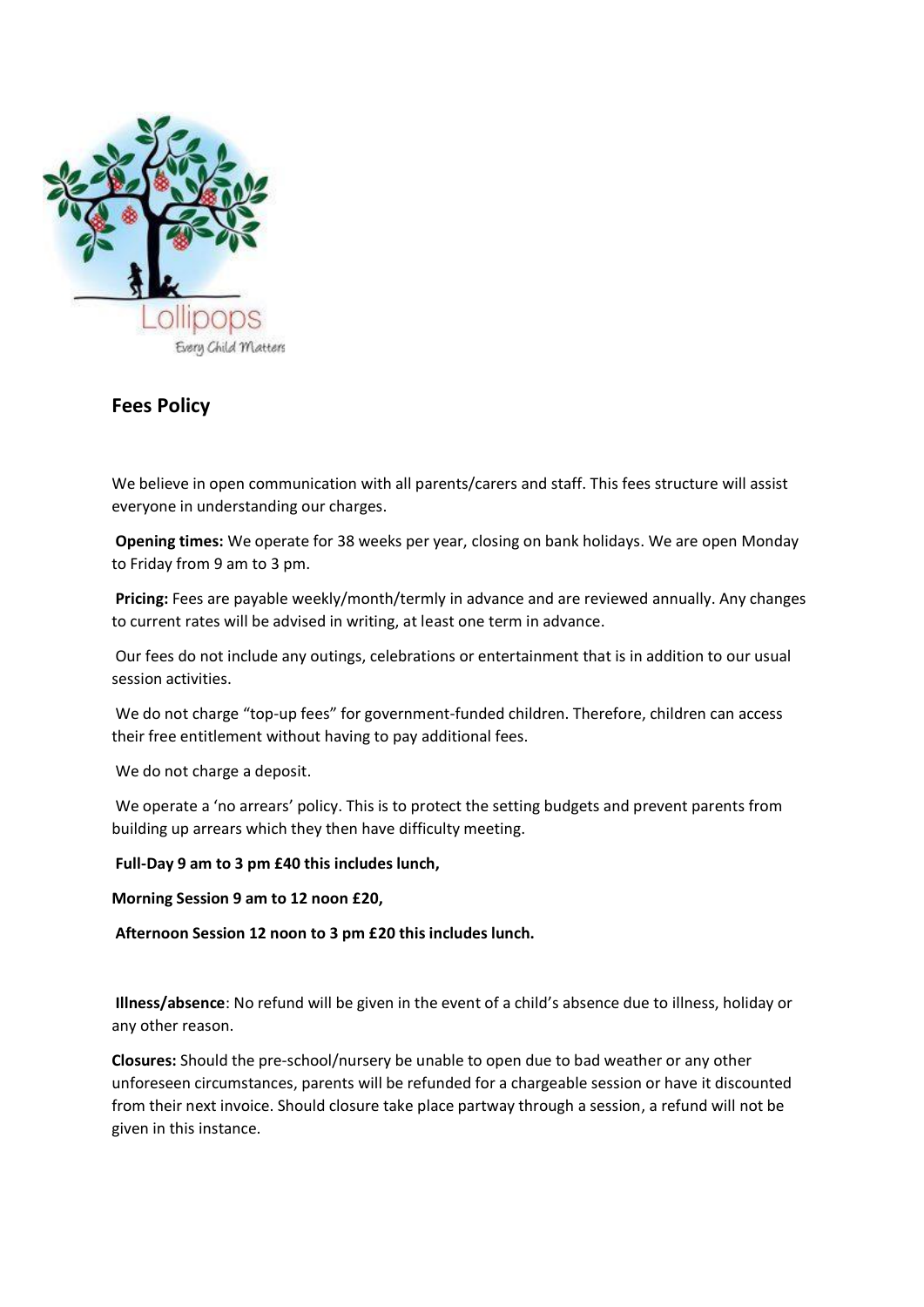**Late pick up:** Children must be collected promptly at the end of a session/day. Should a parent fail to collect their child on time, a late collection fee of £7.50 will be charged, and a further £7.50 per fifteen minutes or part thereafter.

**Late payments:** Fees must be paid within seven days of the invoice date. If you are experiencing financial hardship, please speak, in confidence, to the owner/manager so that alternative payment arrangements can be made. If without negotiation, fees are not settled, we are left with no alternative but to withdraw your child's place in line with our Arrears Procedure. Children in receipt of Free Early Education will be able to access their funded hours only.

**Payment methods:** Invoices can be settled by cash, credit/debit card, childcare vouchers or BACS payment. We are also registered for the online Government Tax-Free Childcare Scheme.

**Snacks** Morning and afternoon snacks are included in the fees.

**Meals** Our charge for a hot meal is £3.00 per day or your child can bring a health pack lunch from home.

## **Free Early Education and Childcare for two, three and four-year-olds**

**Free Early Education:** The Department for Education states that children must not attend a funded session for longer than 10 hours a day and access no more than two sites a day and no more than four providers in any one week. No session is to start before 6 am or finish after 8 pm.

**Two-year-olds:** Some two-year-olds may be eligible to receive up to 15 hours of funding known as the Free for Two Scheme (FF2), subject to certain eligibility criteria. For more information, please speak to the owner/manager. Eligible date ranges are shown below.

**Three and four-year-olds (The Universal Entitlement):** All children become eligible for up to 15 hours of Free Early Education the term after their third birthday. Eligible date ranges are shown below.

**Three and four-year-olds of working parents (The Extended Entitlement):** Some children may qualify for up to an additional 15 hours of Free Early Education, subject to certain eligibility criteria. For more information, please speak to the owner/manager.

 A child is entitled to Free Early Education at the start of the term after their second (if eligible) or their third birthday in line with the Department for Education table below:

| A child born on or between                        | Will become eligible for a free place from                                                    |
|---------------------------------------------------|-----------------------------------------------------------------------------------------------|
| 1 st January and 31st March<br>the April Holiday) | The Start of Term 5 following their second or third birthday (after                           |
| 1 st April and 31st August<br>the Summer Holiday) | The Start of Term 1 following their second or third birthday (after                           |
| (after Christmas/New Year Holiday)                | 1 st September and 31st December The Start of Term 3 following their second or third birthday |

**Our delivery patterns:** Your child can access their Free Early Education hours at this preschool/nursery

**Totally free Universal pattern over 38 weeks:** Two, three, and four-year-olds will be funded to a maximum of 15 hours per week.